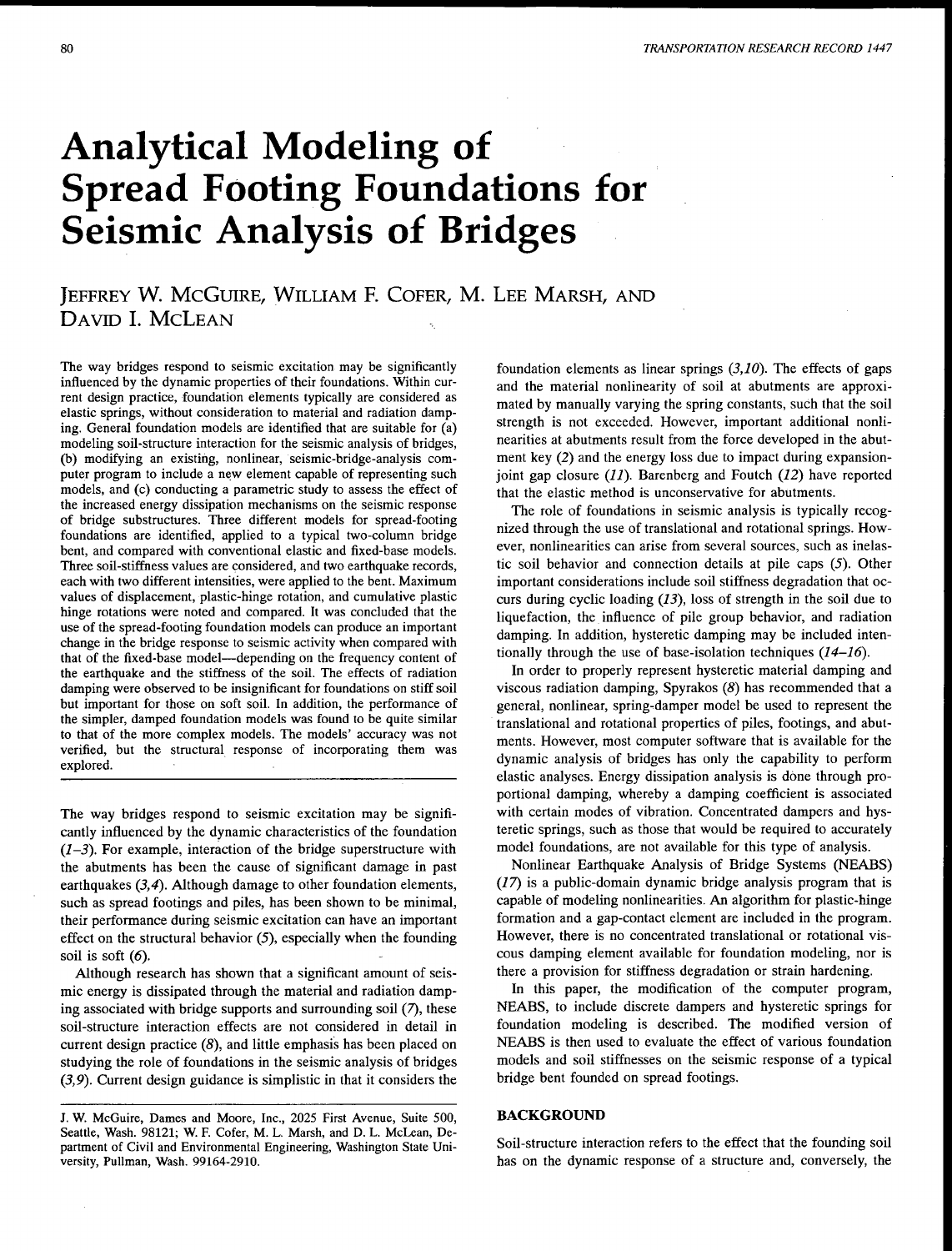effect the structure bas on soil motion. The structural response often includes an amplification of the translational motion, the introduction of a rocking component for an embedded foundation, an increase in the flexibility of the system, and the addition of damping from hysteretic action of the soil (hysteretic damping) and radiation of energy away from the structure in the form of outward-propagating soil waves (radiation damping).

Two general approaches are available for rationally incorporating soil-structure interaction effects into structural analysis (18). In the "direct method," the structure and a portion of the founding soil are both incorporated into a finite element mesh. This is the simplest approach conceptually, but a number of drawbacks, including the need for a large model, energy-absorbing boundaries, and detailed soil properties, make its use prohibitive for all but the most extreme cases.

A simpler, more efficient approach is the substructure method. Here, the structure and the soil are analyzed separately. A simplified model is constructed that can approximate the behavior of the soil at the foundation. This simplified model is then coupled with the structure at the supports, and the structure is analyzed.

The foundation model typically is composed of one or more springs or spring/damper combinations arranged in series or kept parallel for each degree of freedom. The combinations are chosen on the basis of the assumed foundation behavior, which is obtained either experimentally or analytically.

The most common analytical model is one in which the soil domain is considered to be a homogeneous, elastic half-space. The frequency domain solution for the dynamic response of a rigid disk on an elastic half-space has been derived and extended for

footings of various other shapes and depths of embedment. One should note that the disk/half-space solution is frequency dependent. For nonlinear dynamic analysis, which must be conducted in the time domain, various foundation models have been proposed that reproduce the analytical foundation response for certain ranges of loading frequencies. Four such models, consisting of combinations of linear springs, masses, and dampers, are shown in Figure 1. For a comprehensive review, one may refer to works by Wolf *(19)* and Richart et al. (20).

# MODIFICATION OF NEABS

The computer program NEABS was chosen as the means to implement the methods that have been proposed to include the effects of soil-structure interaction in bridge analysis. The source coding for NEABS is in the public domain and it was obtained and modified. In order to apply the models mentioned above to represent the dynamic properties of bridge foundations, a new, discrete foundation element was added-a parallel combination of a spring and viscous damper.

#### Description of NEABS

NEABS originally was developed by Tseng and Penzien in 1973 to study the seismic performance of long, multiple-span bridges



FIGURE 1 Discrete models of elastic half-space system: (a) 3 parameters, (b) 5 parameters, (c) 9 parameters, and (d) 11 parameters.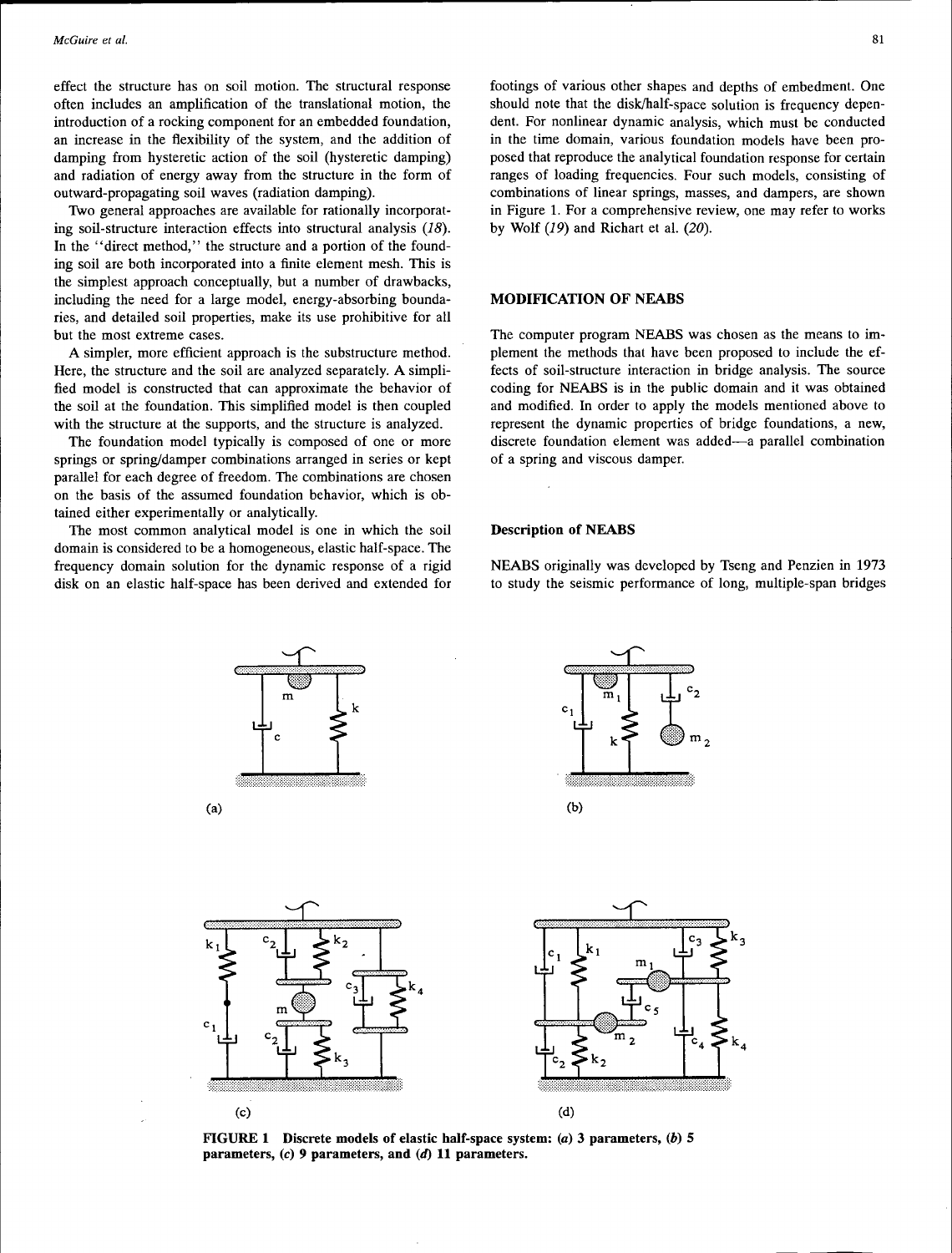(21). Using the finite element method, NEABS idealizes a structure as a discrete system subject to nodal dynamic loadings or prescribed support motions.

Four element types are available to model the structural members of a bridge. Deck sections and columns are modeled with a beam element that may be either elastic or elasto-plastic. In the case of the elasto-plastic beam, the ends are allowed to develop perfectly plastic hinges. An elastic curved beam element is also available. Supports may be given elastic stiffnesses with a boundary spring element. A nonlinear expansion-joint element is included that can model the opening and closing of the joint gap, the impact at gap closure, and elasto-plastic joint tie bars.

Lumped masses and mass moments of inertia may be assigned to structure nodes directly or may be specified through mass densities for both the straight and curved beam elements. Energy dissipation not included as yielding in the elasto-plastic elements is accomplished globally by using two-parameter Rayleigh viscous damping. With Rayleigh damping, the global damping matrix is assumed to be a linear combination of the global mass and stiffness matrices. For an elastic structure, this has the effect of assigning a unique damping ratio to each of the structure's modes of vibration.

Both static and dynamic nodal loadings may be prescribed, as can support motion. Dynamic nodal loads and support motions are specified by supplying load and acceleration-time histories, respectively.

The equations of motion are solved in the time domain to allow nonlinear response, using the Newmark method of direct time integration. Either constant or linear acceleration between time steps may be assumed. At each time step, the out-of-balance force vector from the previous time step is added to the current applied equivalent force to minimize the accumulation of integration errors. In addition, the program will iterate and subdivide the time step used in the integration to ensure that the Euclidean norm of the out-of-balance force vector is within prescribed tolerances. Output consists of both the forces and displacements of the initial static response and time histories of the dynamic response. These time histories may consist of nodal displacements, nodal accelerations, member forces, and, for nonlinear elements, membernonlinear (plastic) displacements.

#### **Discrete Foundation Element**

As previously discussed, the foundation models for soil-structure interaction may range in complexity from simple, linear spring supports to those employing a number of internal nodes, masses, dampers, and nonlinear springs. Accordingly, the Discrete Foundation (DF) element was formulated as a general purpose element to enhance the capabilities of NEABS. The element connects two nodes, which may actually occupy the same location, as in a simple foundation model.

The **DF** element is a parallel combination of a spring and viscous damper. Thus, to model the more complex systems shown in Figure 1, several DF elements and internal foundation nodes are required. For example, model  $(d)$  in Figure 1 would require five DF elements and two internal nodes. Note that the DF element used to model *c5* would include damping and zero stiffness.

The model built with DF elements connects the base of the structure element, for example, a column, and a fixed support. Separate properties are used for each of six local degrees of freedom, and there is no stiffness or damping coupling. Mass and mass moments of inertia may be lumped at each end node, including internal foundation nodes, and each degree of freedom, independently.

The DF element spring stiffness is bilinear to allow elastoplastic behavior and hysteretic material damping. Kinematic strain hardening is incorporated as the default, but isotropic hardening or a combination of the two may be specified. A gap and stiffness degradation, as a function of deformation, may also be included.

The damping coefficients for each DF element may be specified separately for all degrees of freedom, allowing discrete dampers to be included in a foundation model. This damping is independent of the Rayleigh viscous damping in that the contribution of the DF element to the global mass and stiffness matrix is not considered when determining the Rayleigh contribution to the global damping matrix. Thus, the Rayleigh damping concept may be used for the bridge structure without affecting the concentrated dampers present in the foundation models. A complete description of the DF element may be found elsewhere (22).

# **PARAMETRIC STUDY**

A parametric study was undertaken to investigate the effects of incorporating foundation models of varying complexity into bridge seismic analysis. The purpose was to compare various foundation models with each other and with a fixed support to evaluate their effect on the structural response of a bridge bent. One should note that, since the study results were not correlated with experimental response data, the study does not constitute a verification test of these models' accuracy. Rather, it is an exploration of the structural response effects of incorporating these models in seismic bridge analysis. The foundation models are consistent with elastic half-space assumptions, as previously discussed. Establishing consistency between these assumptions and actual behavior is beyond the scope of this paper.

#### **Description of the Model**

An existing highway bridge was chosen to provide guidance for the development of the structural analysis model. A solitary bridge bent was modeled so that only the effects of the spread footing foundation, and not that of abutments, would be included.

The bent consisted of two 7.6 m long, 91 cm diameter reinforced concrete columns on spread footings, supporting a cross beam, which supported the bridge superstructure. The 107-cm wide, 91-cm deep cross beam was cast monolithically with the diaphragm and deck and, because the resulting composite assembly was quite stiff in comparison with the columns, the cross beam was assumed to be rigid. The bent was assumed to support a dead load of approximately 1050 KN. The centerlines of the two columns were 7.3 m apart. Longitudinal reinforcing bars were spaced evenly around the cross-section perimeter, and they extended into the crossbeam with no splice. The spread footing dimensions were 2.9 m square in plan and 61 cm deep. A schematic of the model analyzed is shown in Figure 2. Specific details of the bent are given elsewhere (22,23).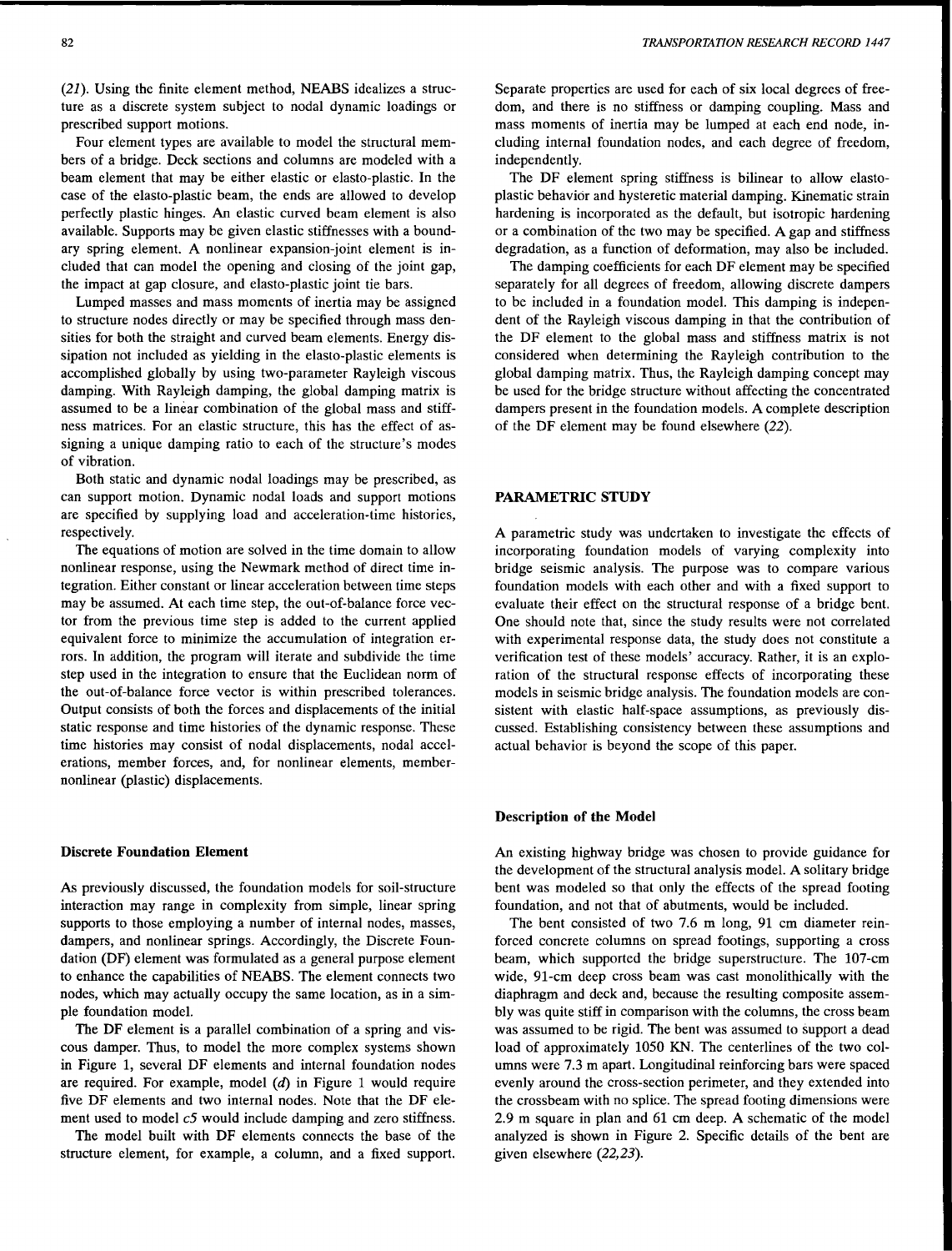(a) Structure Model



**FIGURE 2 Schematic of NEABS models for the spread footing foundation study;** (a) **bent structure, and (b) foundation models.** 

The bent was modeled with nine beam elements and it was supported on the various foundation models, composed of DF elements. The foundation properties were assigned independently to the three planar degrees of freedom: horizontal translation, vertical translation, and rocking. All other degrees of freedom were constrained. The modulus of elasticity that was used for the columns was  $E = 31.7$  GPa. The moment of inertia that was used was half that of the gross transformed column cross section, to account for the effect of initial concrete cracking. The yield surface for the elasto-plastic beam elements was based on the axial force-bending moment strength interaction curve. Rayleigh damping, corresponding to 5 percent of critical for the fundamental period of the fixed-base bent, was added to the structure.

Five foundation models were considered, as shown in Figure 2. One model consisted of fixed supports, one consisted of elastic supports, and three had damped elastic supports that required 3,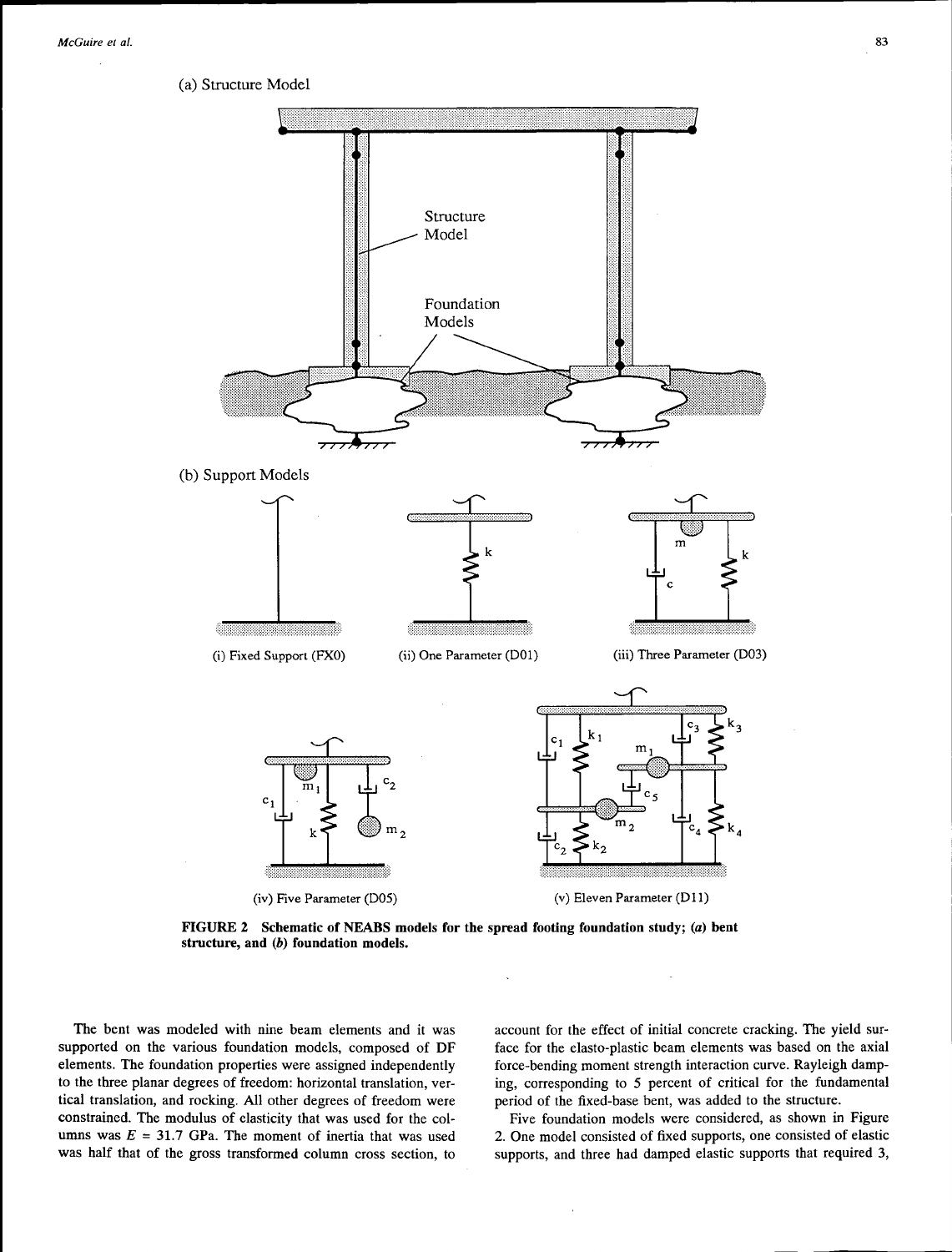5, and 11 parameters per degree of freedom, respectively. All but the fixed support are discrete approximations of the elastic halfspace continuum model, but with increasing levels of complexity. The footings were not assumed to be embedded. Because the halfspace is elastic, the damping that is present in the foundation models corresponds to radiation damping only. Energy dissipation from material damping has not been quantified and, therefore, it is not included.

Three soil stiffness values were used in testing each model. The stiffnesses were selected to span a range of values commonly encountered. The unit weight of the soil was taken to be 10.8  $kN/m<sup>3</sup>$ . Three shear wave velocities, of 91.5, 213.5, and 396.5 rn/sec, were chosen to produce the three soil stiffnesses. For the given soil density and the assumption of small strain, these corresponded to soil shear moduli, G, of 14.7, 80.3, and 277 MPa, respectively. Poisson's ratio for the soil was taken to be  $v = 0.33$ . The stiffness, mass, and damping values that were assigned to each foundation model are given in Table 1. Formulas for obtaining these values may be found elsewhere *(19,22,24,25).* The fundamental periods for the bent ranged from 0.53 sec for the fixedbase foundation to 0.68 sec for the most flexible foundation.

Recorded acceleration histories from actual earthquakes formed the basis of the seismic excitation applied to the bent-foundation system. The two earthquake records chosen were the SOOE component of the El Centro record of the 1940 Imperial Valley Earthquake (referred to as the "El Centro" record) and the N86E component of the Olympia record of the 1949 Western Washington earthquake (or "Olympia" record). Acceleration history plots are given in Figure 3.

To incorporate variations in record intensity in the study, both records were scaled to an intensity of 0.25 g effective peak acceleration ("lower" intensity) and to an intensity of  $0.40$  g effective peak acceleration ("higher" intensity). The definition of effective peak acceleration is outlined in the recommendations of the National Earthquake Hazards Reduction Program (26).

#### Results

The performance of the various foundation models was assessed in terms of their effects on the response of the bent structure. Specifically, three aspects of the bent's response were selected to be studied: column displacement, that is, the displacement of the column top relative to the bottom, the moment at the top of the column, and the plastic-hinge rotation at the column top. This information was provided by the program in the form of time histories. The results were then interpreted in terms of their implications for column ductility demand and energy dissipation demands. One should note that the column moment values reported by NEABS include a dynamic component from damping in addition to the usual moment that results from stiffness.

A number of analyses were performed, consisting of five foundation models, three soil stiffness values, and four seismic input records. Four graphs of the data from each NEABS analysis were used, examples of which are shown in Figures 4 and 5. In Figure 4, the time histories of the column displacement and column moment for the higher intensity El Centro earthquake record, soft

TABLE 1 Parameter Values for Spread Footing Foundation Models

|             |                | Soft Soil       |              |              |              | Intermediate Soil |              |              |              | Stiff Soil   |              |              |              |
|-------------|----------------|-----------------|--------------|--------------|--------------|-------------------|--------------|--------------|--------------|--------------|--------------|--------------|--------------|
|             |                | D <sub>01</sub> | <b>DO3</b>   | <b>DO5</b>   | D11          | <b>DO1</b>        | 003          | <b>DO5</b>   | D11          | D01          | <b>DO3</b>   | <b>DO5</b>   | D11          |
| Lateral     | k1             | $1.52E + 05$    | $1.52E + 05$ | $1.52E + 05$ | $1.04E + 05$ | $8.26E + 05$      | $8.26E + 05$ | $8.26E + 05$ | $5.64E+05$   | $2.85E+06$   | $2.85E+06$   | $2.85E + 06$ | 1.94E+06     |
| Translation | k2             |                 |              |              | 2.98E+05     |                   |              |              | 1.62E+06     |              |              |              | 5.59E+06     |
|             | k3             |                 |              |              | 1.00E+05     |                   |              |              | 5.45E+05     |              |              |              | 1,88E+06     |
|             | k4             |                 |              |              | $3.15E + 05$ |                   |              |              | 1.71E+06     |              |              |              | 5.91E+06     |
|             | c1             |                 | 2.06E+03     | $1.80E + 03$ | $2.30E+03$   |                   | $4.81E + 03$ | $4.20E + 03$ | $5.36E + 03$ |              | 8.94E+03     | 7.81E+03     | 9.95E+03     |
|             | c2             |                 |              | $0.00E+00$   | 6.31E+03     |                   |              | $0.00E+00$   | $1.47E + 04$ |              |              | $0.00E+00$   | 2.73E+04     |
|             | c3             |                 |              |              | 3.47E+02     |                   |              |              | 8.10E+02     |              |              |              | 1.50E+03     |
|             | c4             |                 |              |              | 4.33E+03     |                   |              |              | $1.01E + 04$ |              |              |              | 1.88E+04     |
|             | c5             |                 |              |              | 5.32E+03     |                   |              |              | 1.24E+04     |              |              |              | 2.31E+04     |
|             | m1             |                 | 7.92E+00     | $0.00E+00$   | $9.23E+00$   |                   | 7.92E+00     | $0.00E + 00$ | $9.23E+00$   |              | 7.92E+00     | $0.00E+00$   | $9.23E+00$   |
|             | m2             |                 |              | $0.00E+00$   | 5.21E+01     |                   |              | $0.00E+00$   | $5.21E+01$   |              |              | $0.00E+00$   | $5.21E + 01$ |
| Vertical    | k1             | $1.72E + 05$    | $1.72E + 05$ | 1.72E+05     | 1.91E+05     | 9.37E+05          | $9.37E + 05$ | 9.37E+05     | 1.04E+06     | $3.23E + 06$ | $3.23E + 06$ | $3.23E + 06$ | 3.59E+06     |
| Translation | k2             |                 |              |              | 2.44E+05     |                   |              |              | 1.33E+06     |              |              |              | 4.58E+06     |
|             | k3             |                 |              |              | 7.88E+04     |                   |              |              | 4.29E+05     |              |              |              | 1.48E+06     |
|             | k4             |                 |              |              | 3.11E+05     |                   |              |              | 1.70E+06     |              |              |              | 5.85E+06     |
|             | c1             |                 | $3.11E + 03$ | $2.45E+03$   | $2.39E + 03$ |                   | 7.27E+03     | $5.72E+03$   | $5.58E+03$   |              | 1.35E+04     | $1.06E + 04$ | $1.04E + 04$ |
|             | c2             |                 |              | 8.23E+02     | 5.50E+03     |                   |              | 1.91E+03     | 1.28E+04     |              |              | 3.54E+03     | 2.39E+04     |
|             | c3             |                 |              |              | $1.28E + 03$ |                   |              |              | 2.98E+03     |              |              |              | 5.54E+03     |
|             | c4             |                 |              |              | 4.29E+03     |                   |              |              | 1.00E+04     |              |              |              | 1.86E+04     |
|             | c5             |                 |              |              | 4.90E+03     |                   |              |              | $1.14E + 04$ |              |              |              | 2.12E+04     |
|             | m1             |                 | $2.11E+01$   | $0.00E + 00$ | $6.88E + 01$ |                   | $2.11E+01$   | $0.00E+00$   | $6.88E + 01$ |              | $2.11E+01$   | $0.00E + 00$ | $6.88E + 01$ |
|             | m <sup>2</sup> |                 |              | $6.04E+00$   | 4.44E+01     |                   |              | $6.04E + 00$ | $4.44E+01$   |              |              | $6.04E+00$   | 4.44E+01     |
| Rocking     | k1             | 3.39E+05        | 3.39E+05     | 3.39E+05     | 1.48E+05     | 1.85E+06          | $1.85E + 06$ | 1.85E+06     | 8.04E+05     | $9.87E+09$   | 9.87E+09     | 9.87E+09     | $4.30E + 09$ |
|             | k2             |                 |              |              | 5.73E+05     |                   |              |              | 3.12E+06     |              |              |              | 1.67E+10     |
|             | k3             |                 |              |              | 5.14E+05     |                   |              |              | 2.80E+06     |              |              |              | 1.50E+10     |
|             | k4             |                 |              |              | 3.68E+05     |                   |              |              | 2.01E+06     |              |              |              | $1.07E+10$   |
|             | c1             |                 | $1.87E + 03$ | $0.00E+00$   | -1.90E+03    |                   | $4.36E + 03$ | $0.00E+00$   | $-4.43E+03$  |              | 8.10E+03     | $0.00E + 00$ | $-8.22E+03$  |
|             | c2             |                 |              | $2.42E + 03$ | 7.28E+03     |                   |              | 5.64E+03     | 1.70E+07     |              |              | $1.05E + 04$ | 3.15E+07     |
|             | c3             |                 |              |              | 4.52E+03     |                   |              |              | $1.05E + 04$ |              |              |              | 1.96E+04     |
|             | c4             |                 |              |              | 3.57E+02     |                   |              |              | 8.34E+02     |              |              |              | 1.55E+03     |
|             | c5             |                 |              |              | 3.82E+03     |                   |              |              | 8.91E+03     |              |              |              | 1.65E+04     |
|             | m1             |                 | 3.13E+01     | $0.00E + 00$ | 1.39E+02     |                   | $3.13E + 01$ | $0.00E + 00$ | $1.39E + 02$ |              | $3.13E+01$   | $0.00E+00$   | 1.39E+02     |
|             | m <sup>2</sup> |                 |              | 2.89E+01     | 4.43E+01     |                   |              | 2.89E+01     | $4.43E+01$   |              |              | 2.89E+01     | 4.43E+01)    |

Note: unit of force kN, unit of length = m, unit of rotation = radian, unit of time = sec.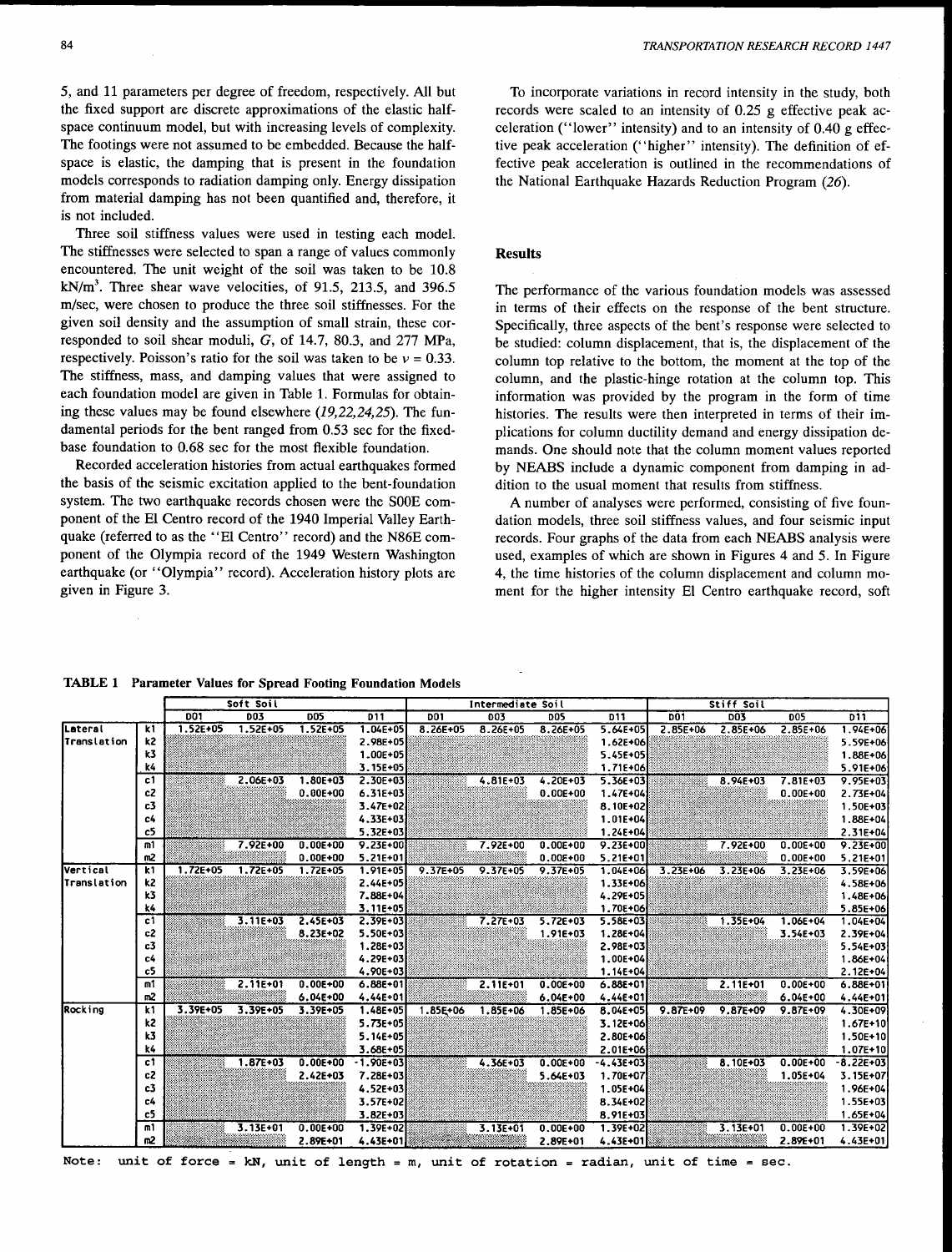

**FIGURE 3 Earthquake acceleration history plots.** 

soil, and 11-parameter foundation model are given. The third graph, shown in Figure 5 for the same analysis, depicts the column moment-displacement hysteresis, which may be used as an indicator of energy dissipation demand. The fourth graph, also shown in Figure 5, is a time history of the plastic-hinge rotation at the top of the column.

Whereas the column remains elastic, the moment in the column does not produce plastic rotation; this condition results in a horizontal line in this graph. A vertical line indicates that a plastic hinge has formed at the column top, and it is being rotated by the moment. The magnitude of these plastic rotations is indicative of instantaneous ductility demand at the top of the column. Also, if the axial force on the columns is assumed to be constant, or nearly so, over the duration of the excitation, then the moment required to yield this column will also be constant. If this is the case, then work done on the plastic hinge over the excitation duration will be the yield moment multiplied by the· sum of the absolute values of plastic rotation, represented by the vertical lengths on the graph. As the assumption of nearly constant axial force is reasonable, this graph can also provide an indication of the cumulative energy dissipation demand of the top of the column.

To summarize and compare these results, the maximum plastic rotation (measured from the undeformed state) and the sum of all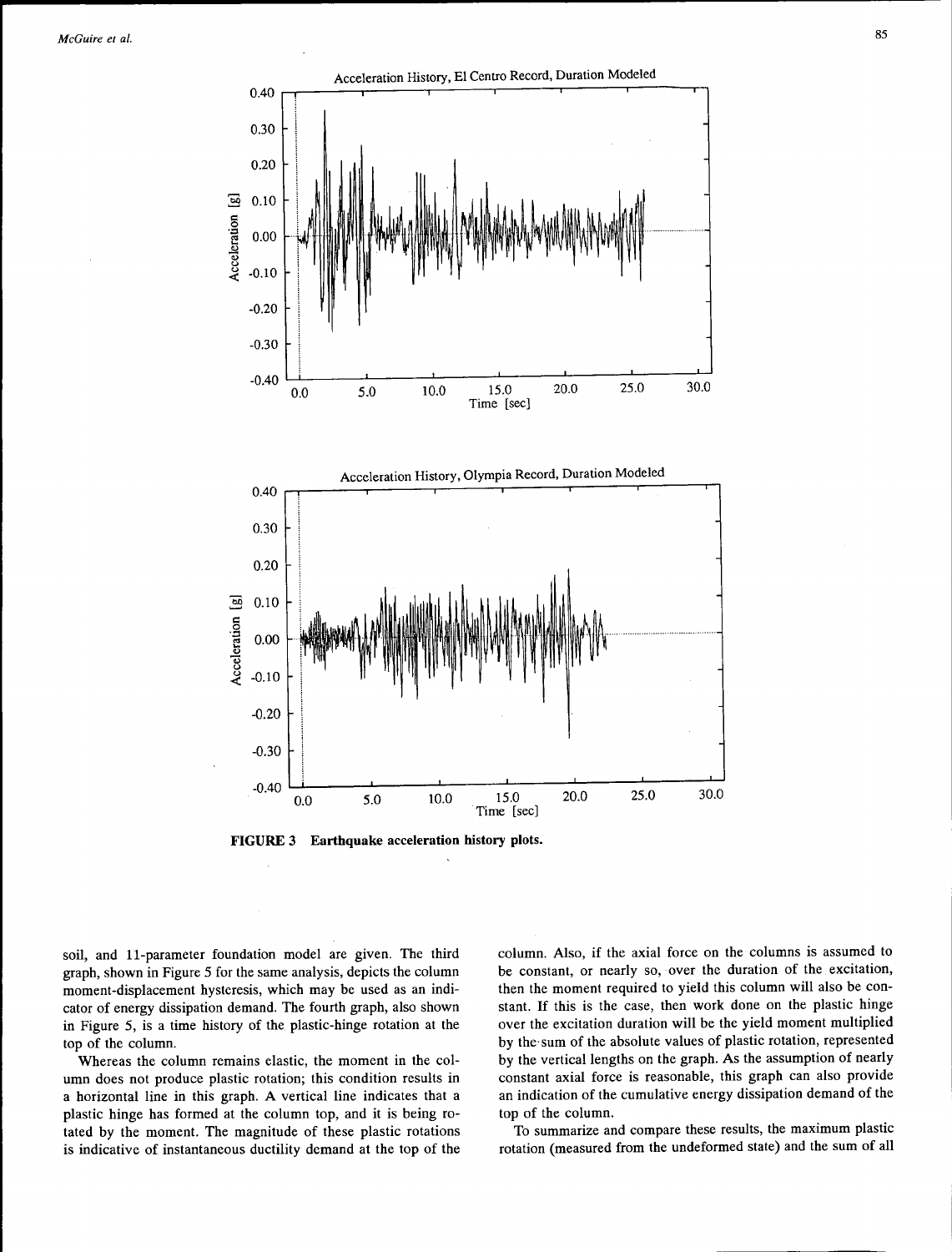

FIGURE 4 Typical time history results.

plastic rotation was calculated for each run. As mentioned, these quantities are related to ductility and energy dissipation demands. These data are given in Figures 6 through 9. Each figure shows a set of bar charts of both the rotation maxima and rotation sums for the given excitation record. Each bar chart shows the results of the four discrete foundation models for each soil stiffness, and allows a comparison with the fixed-support results. In Figure 2, a schematic of each foundation model is shown.

## Discussion of Findings

The response of the bridge bent to the two earthquake records is somewhat different, although the intensity of each earthquake resuited in plastic-hinge formation for almost all analyses. For both El Centro records, the stiff and intermediate foundation models led to nearly the same instantaneous and cumulative demands as those of the fixed-base model. The soft foundation model resulted in a significant increase in cumulative demand for both intensities, and it led to increased instantaneous demand for the lower intensity record. The instantaneous demand for the higher intensity El Centro record was approximately the same for all of the foundation models.

The flexible foundation caused an increase rather than a reduction in column demand. By comparing the earthquake record of Figure 3 with the example plastic-hinge rotation history of Figure 5, one may observe that much of the damage results from peak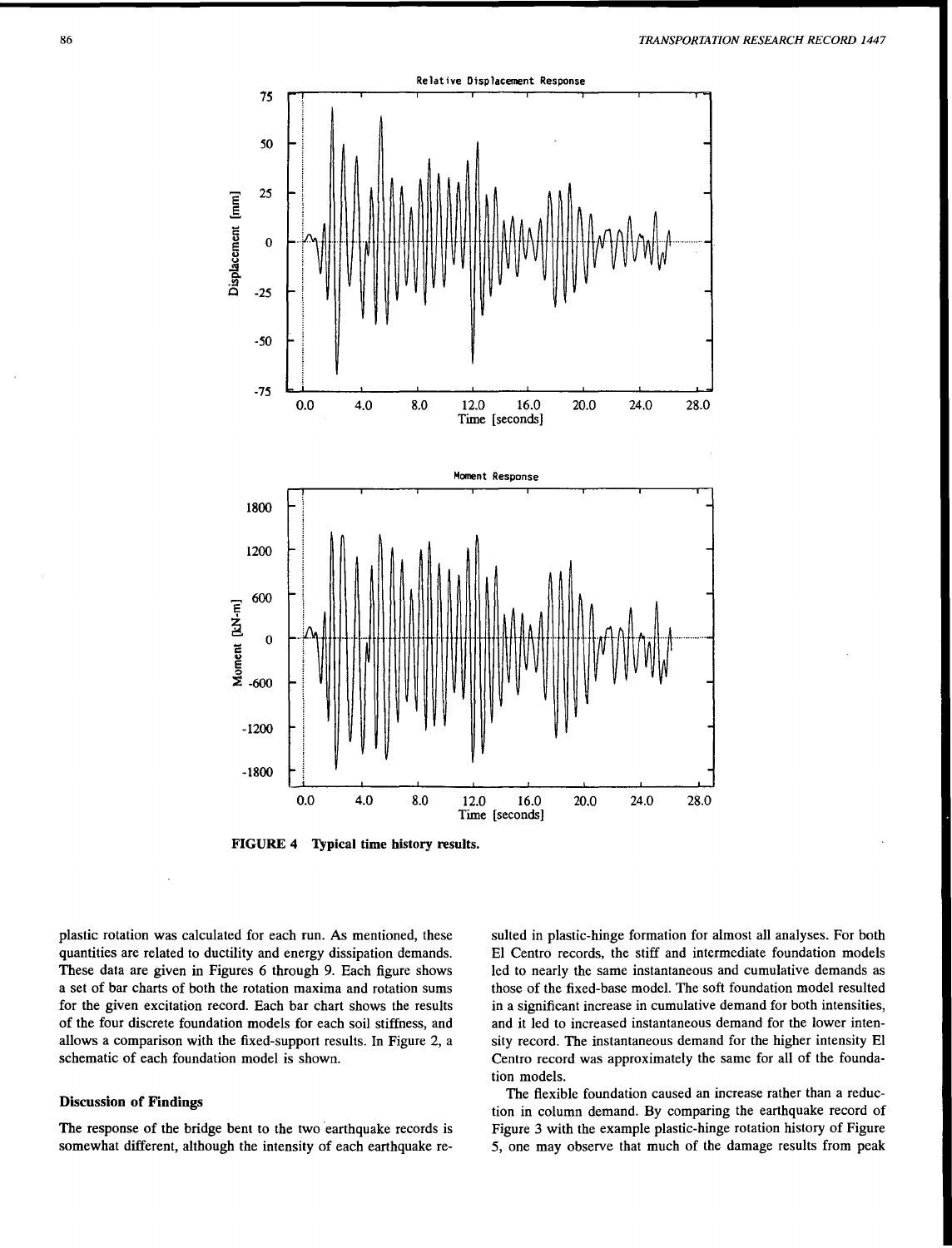*McGuire et al.* 87



<sup>~</sup>"' 0.00 ~-· ~· . -··-· ...... - ·-·-·············---'I-fl········-·------·-···········-···········-··········-·········· ···························-- ' LJ <sup>c</sup>

0.0 4.0 8.0 12.0 16.0 20.0 24.0 28.0 Time [seconds]



accelerations at approximately 2 sec, *5* sec, and 12 sec. The pulse at 12 sec seems to be the major source of the increase in demand over the other foundations because its period of application is close to the fundamental period of the structure with the flexible foundation.

 $\subset$  $\stackrel{*}{\Rightarrow}$ 

ation

 $-1.50$ 

-3.00

-4.50

Damping in the discrete foundation model had a negligible effect on the column demands for the intermediate and stiff foundations. However, the damped foundations (the 3-, 5-, and 11-parameter models) caused a reduction in demand in the order of 15 to 20 percent, when compared to the spring foundation alone, for the soft soil. Also, little change was observed between the simple and more complex damped models. This is likely due

to the fact that the damping and mass values for the threeparameter model are relatively insensitive to the loading frequency for translational motion, which seemed to dominate the response.

For the Olympia earthquake records, the instantaneous demands on the column were of the same order as those of the El Centro records for the intermediate and stiff foundation models, but much less for the soft foundation model. Indeed, no column yielding was indicated for the lower intensity Olympia record and the soft foundation. This appears to be the result of the frequency content of the earthquake versus the natural frequencies of the structurefoundation system.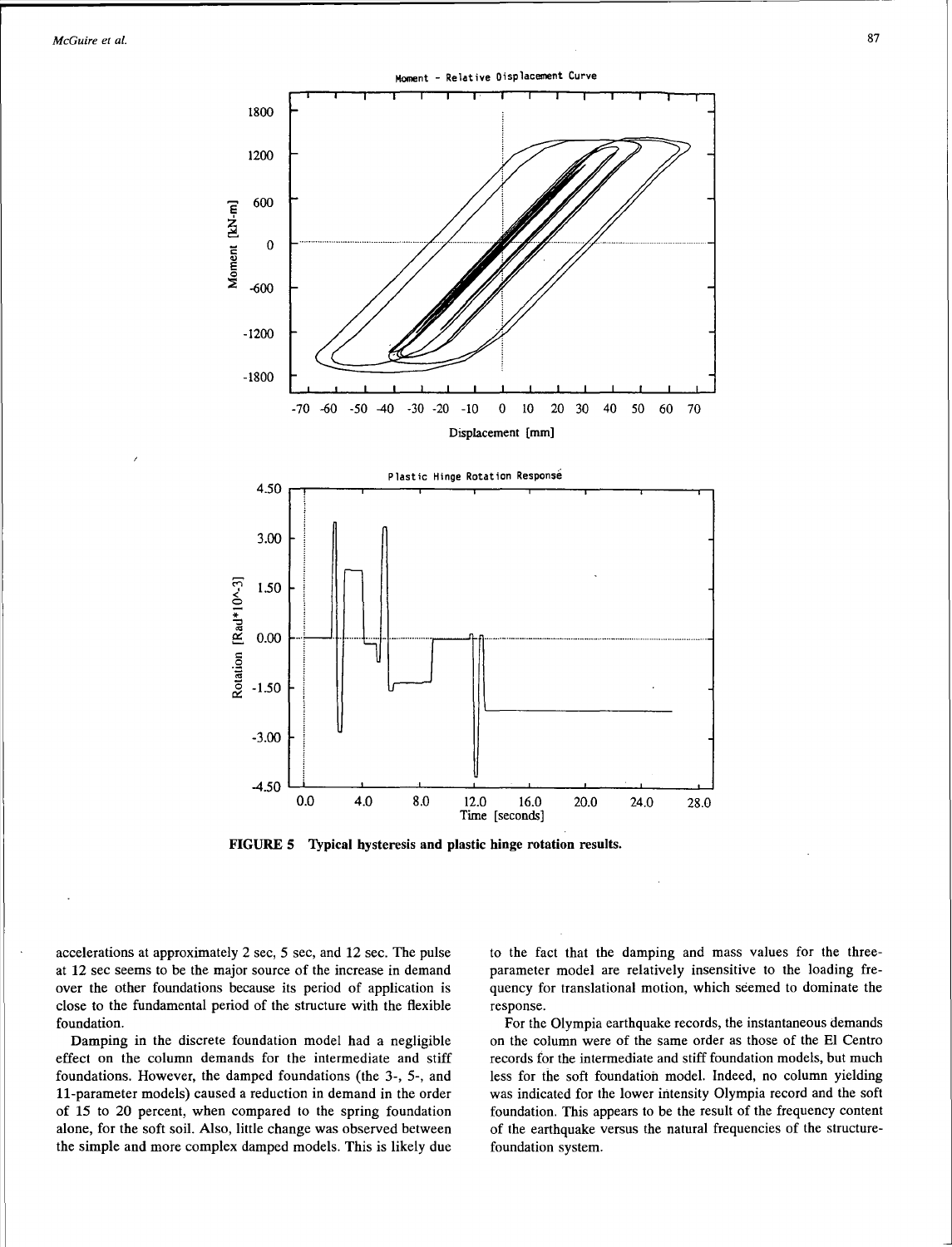



**FIGURE 6 Comparison of instantaneous and cumulative column demands, lower intensity El Centro earthquake record, spread footing foundation.** 

The cumulative demand, however, was significantly less for all foundations when compared to that of the El Centro earthquake. The two earthquake records were scaled to the same effective peak accelerations, but, from Figure 3, it is apparent that the Olympia record is dominated by a single peak at approximately 20 sec. Because the majority of the column damage is caused by this peak, as opposed to several different peaks in the El Centro record, the total amount of plastic-hinge rotation is reduced.

As with the El Centro earthquake, radiation damping was significant only for the column cumulative demand and the soft foundation. The reduction in demand from damping ranged from approximately 25 to 35 percent.

#### **CONCLUSIONS**

A new and versatile foundation element has been developed and implemented into the nonlinear, dynamic, bridge analysis program, NEABS. Because of its ability to include concentrated dampers and bilinear springs with strain hardening, stiffness degradation, and a gap algorithm, the new element can be used to model the behavior of various types of bridge supports, including footings, elastomeric bearing pads, base isolation devices, piles, and abutments. Here, a parametric study was performed to investigate the effect of different foundation models and soil types on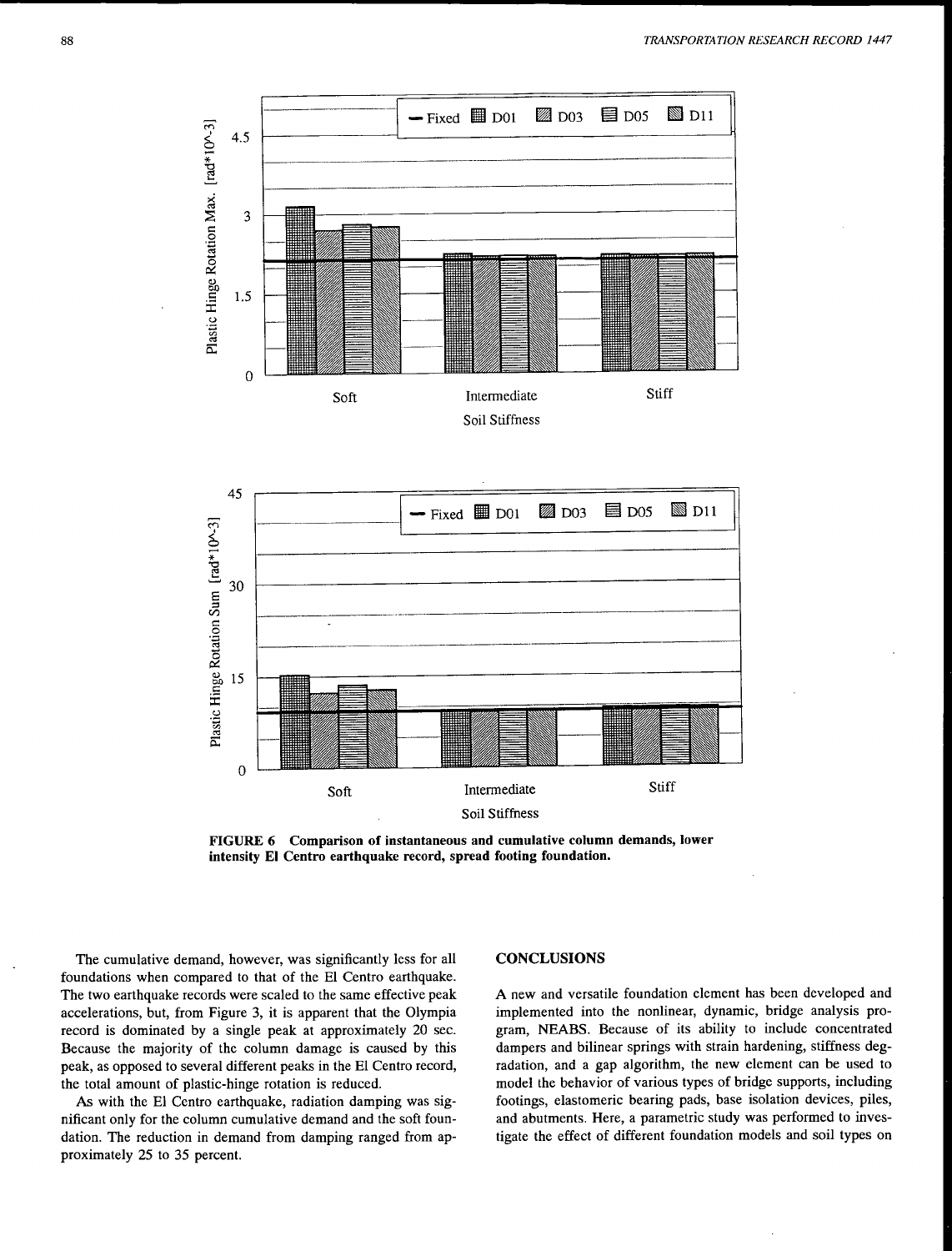



**FIGURE 7 Comparison of instantaneous and cumulative column demands, higher intensity El Centro earthquake record, spread footing foundation.** 

the response to earthquake excitation of a bridge bent on spread footings. From the results, several conclusions may be drawn.

The enhancement of a fixed-base model to include foundation flexibility has a dramatic influence on the column demands during strong earthquakes. This seems to be a result of variations in the natural frequencies of the system, and the actual effect depends on the frequency content of the earthquake. For the El Centro records, increased column demands were noted for the flexible foundation, whereas, for the Olympia records, the intermediate foundation was critical. Thus, no conclusion can be drawn regarding whether one foundation is more critical than another. However, the results indicate that a fixed-base model could easily

underpredict column demands for an earthquake analysis. One should note that, in order to evaluate the effect of foundation properties on bridge response in a consistent manner, no attempt was made to alter the earthquake records on the basis of an assumed soil layer. To include such effects, a separate analysis to obtain free field motion at the site must be performed.

The addition of concentrated dampers to model radiation damping had a significant effect only when the foundation was soft. As expected, the energy absorption of the dampers acted to reduce cumulative demand on the columns. Neglecting the radiation damping would probably have little effect on the response of similar structures when founded on soil of high or intermediate stiff-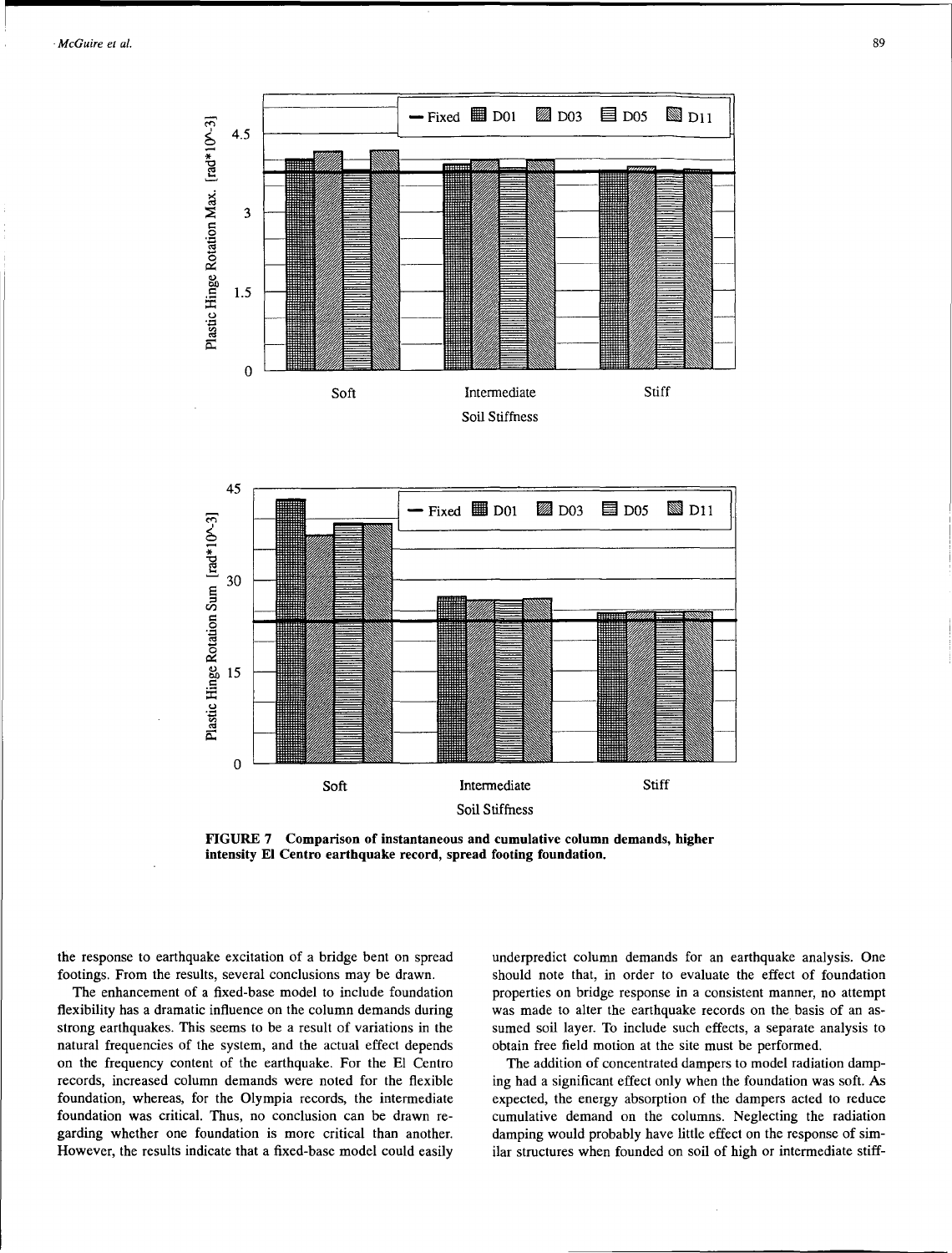



**FIGURE 8 Comparison of instantaneous and cumulative column demands, lower intensity Olympia earthquake record, spread footing foundation.** 

ness. For soil of low stiffness, however, the use of elastic foundations alone could lead to a somewhat conservative prediction of inelastic demand. If damping is added, the simpler, threeparameter model produced results that were in close agreement with those of the more complex models.

The foundation models were based upon the assumptions of elastic half-space theory. Refinements to the theory, including solutions for a layered half-space and a viscoelastic half-space, have been proposed. Hysteretic action around the supports and gap behavior could be modeled by employing a nonlinear near-field element in series with a far-field element based on half-space theory, such as those we have described. Near-field properties must be

defined for specific foundation types, however, such as piles and abutments. These are items for further research.

# **ACKNOWLEDGMENT**

The research presented in this paper was funded by the Washington State Transportation Center. The authors acknowledge the valuable assistance of Mark R. Wallace, Richard **B.** Stoddard, and Edward **H.** Henley, Jr., of the Washington State Department of Transportation.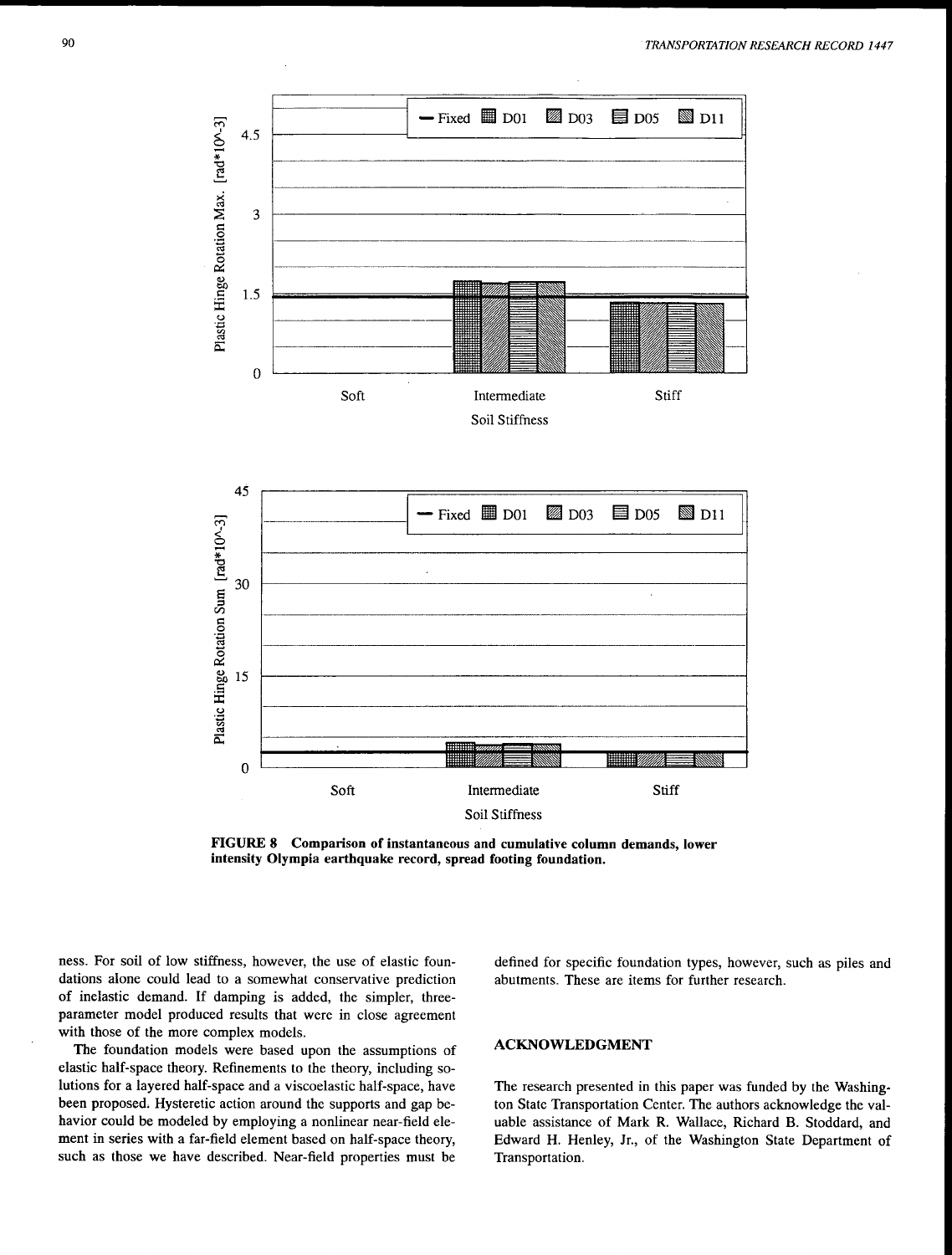



**FIGURE 9 Comparison of instantaneous and cumulative column demands, higher intensity Olympia earthquake record, spread footing foundation.** 

### **REFERENCES**

- 1. Werner, S. D., J. L. Beck, and M. B. Levine. Seismic Response Evaluation of Meloland Road Overpass Using 1979 Imperial Valley Earthquake Records. *Earthquake Engineering and Structural Dynamics,*  Vol. 15, 1987, pp. 249-274.
- 2. Liu, W. D., F. S. Nobari, and R. A Imbsen. Dynamic Response Prediction for Earthquake Resistance Design of Bridge Structures. *Proc., ASCE Structures Congress, Seismic Engineering: Research and Practice,* 1989, pp. 1-10.
- 3. Wilson, J. C., and B. S. Tan. Bridge Abutments: Formulation of a Simple Model for Earthquake Response Analysis. *Journal of Engineering Mechanics,* ASCE, Vol. 116, No. 8, 1990, pp. 1828-1837.
- 4. Buckle, I. G., R. L. Mayes, and M. R. Button. *Seismic Design and Retrofit Manual for Highway Bridges.* FHWA, 1987.
- 5. Lam, I., and G. R. Martin. Seismic Design for Highway Bridge Foundations. *Proc., Lifeline Earthquake Engineering: Performance Design and Construction,* ASCE, 1984, pp. 7-21.
- 6. Penzien, J. Soil-Pile Foundation Interaction. *Earthquake Engineering*  (R. L. Wiegel, ed.), Prentice-Hall, Inc., Englewood Cliffs, N.J. 1970, pp. 349-381.
- 7. Crouse, C. B., B. Hushmand, and G. B. Martin. Dynamic Soil-Structure Interaction of a Single Span Bridge. *Earthquake Engineering and Structural Dynamics,* Vol. 15, 1987, pp. 711-729.
- 8. Spyrakos, C. C. Assessment of SSI on the Longitudinal Seismic Response of Short Span Bridges. *Engineering Structures,* Vol. 12, No. l, 1990, pp. 60-66.